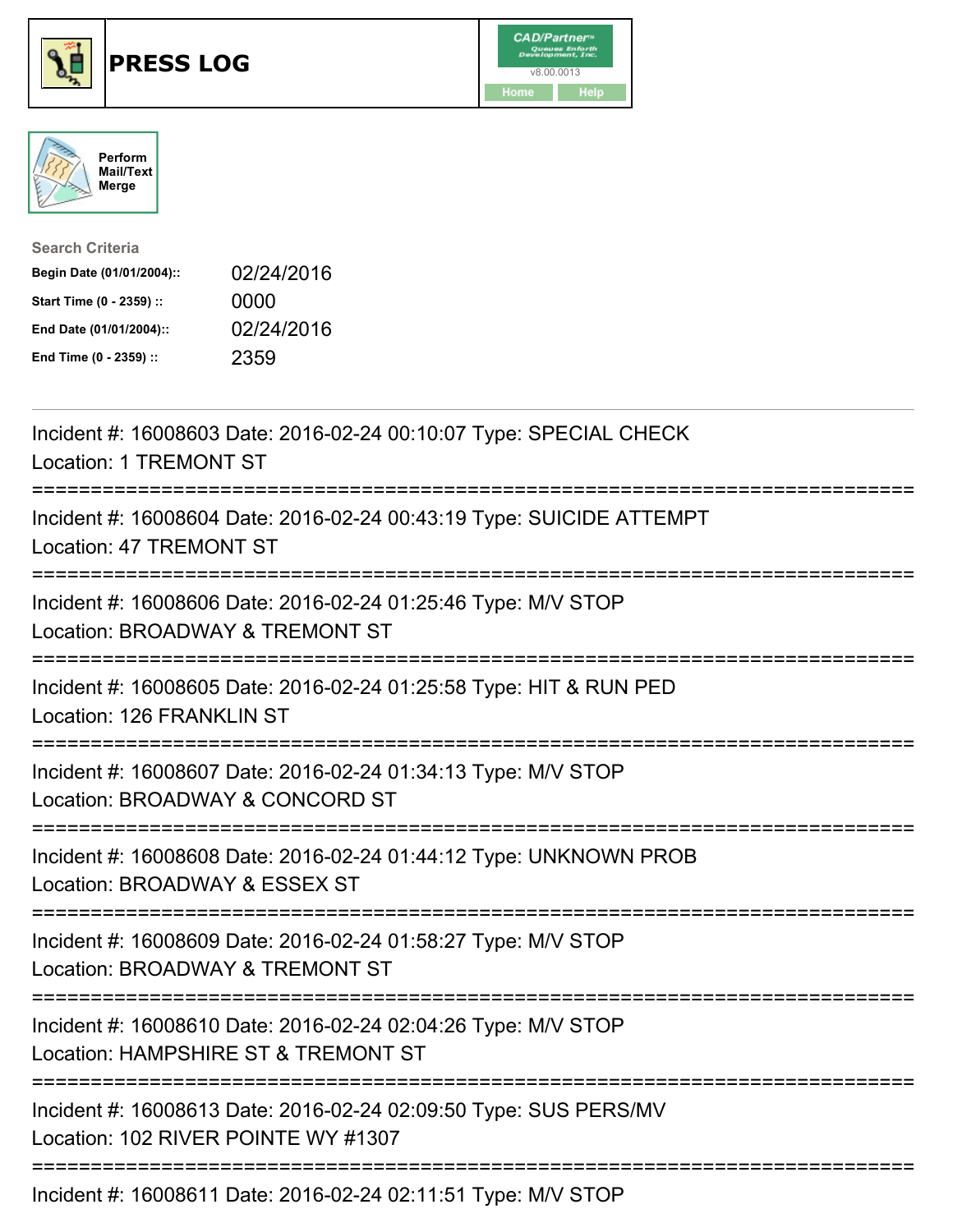Location: ARLINGTON ST & BROADWAY =========================================================================== Incident #: 16008612 Date: 2016-02-24 02:12:52 Type: UNWANTEDGUEST Location: 671 ESSEX ST =========================================================================== Incident #: 16008614 Date: 2016-02-24 02:14:57 Type: MEDIC SUPPORT Location: 35 RESERVOIR ST =========================================================================== Incident #: 16008615 Date: 2016-02-24 02:36:42 Type: M/V STOP Location: COMMON ST & LAWRENCE ST =========================================================================== Incident #: 16008616 Date: 2016-02-24 02:41:30 Type: M/V STOP Location: CHICKERING ST & WINTHROP AV =========================================================================== Incident #: 16008617 Date: 2016-02-24 03:02:18 Type: M/V STOP Location: FERRY ST & SUMNER AV =========================================================================== Incident #: 16008618 Date: 2016-02-24 03:04:20 Type: M/V STOP Location: 700 ESSEX ST =========================================================================== Incident #: 16008619 Date: 2016-02-24 03:10:36 Type: M/V STOP Location: BROADWAY & HAVERHILL ST =========================================================================== Incident #: 16008620 Date: 2016-02-24 03:11:40 Type: M/V STOP Location: 125 SPRINGFIELD ST =========================================================================== Incident #: 16008621 Date: 2016-02-24 03:13:33 Type: M/V STOP Location: FRANKLIN ST & LOWELL ST =========================================================================== Incident #: 16008622 Date: 2016-02-24 04:25:46 Type: ALARMS Location: RIVERWALK PROPERTIES / 280 MERRIMACK ST =========================================================================== Incident #: 16008623 Date: 2016-02-24 04:34:47 Type: ROBBERY PAST Location: 231 JACKSON ST FL 1 =========================================================================== Incident #: 16008624 Date: 2016-02-24 05:33:14 Type: AUTO ACC/UNK PI Location: BLANCHARD ST & SALEM ST =========================================================================== Incident #: 16008625 Date: 2016-02-24 05:36:21 Type: DISORDERLY Location: 231 JACKSON ST ===========================================================================

Incident #: 16008626 Date: 2016-02-24 06:09:01 Type: ALARMS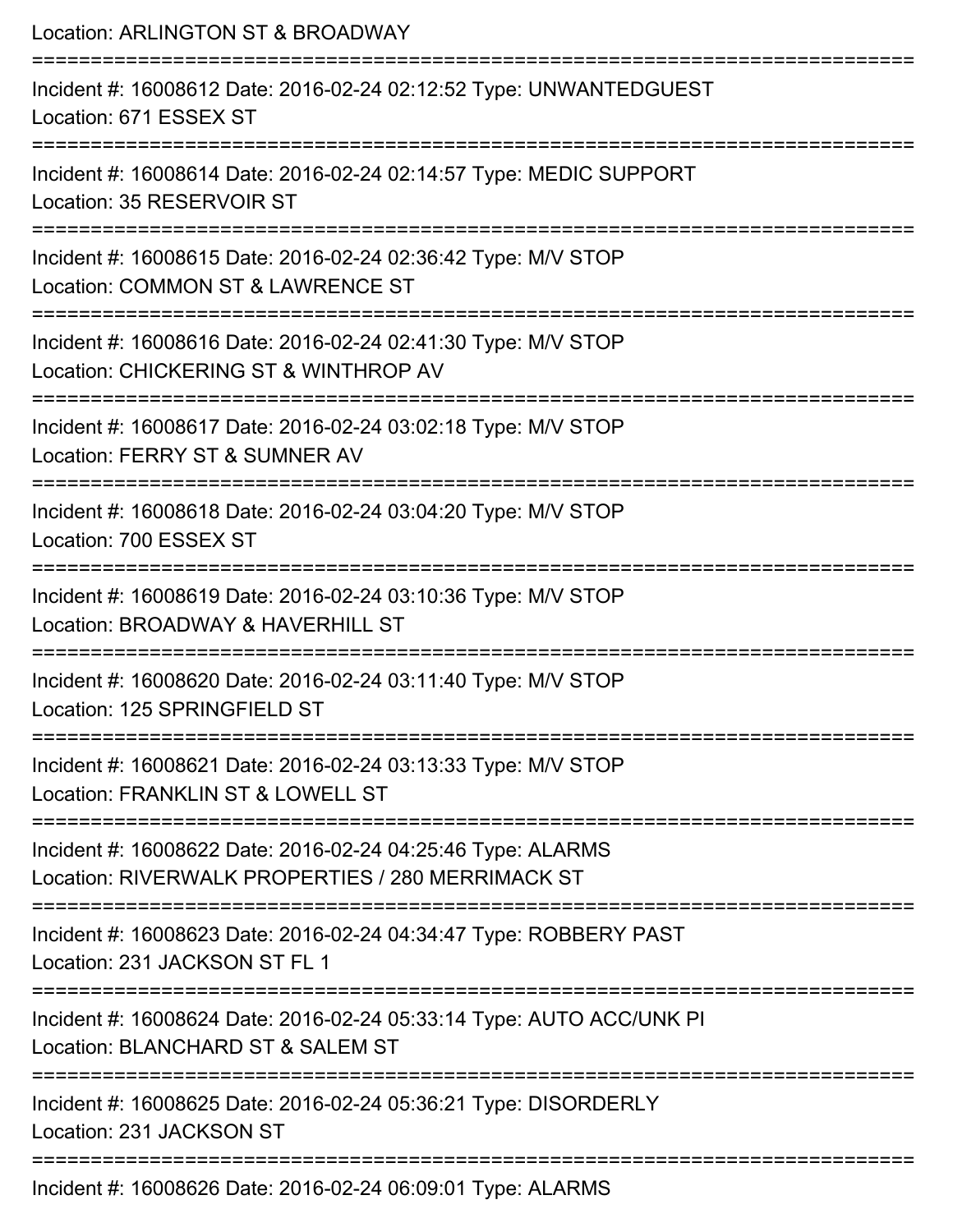| Incident #: 16008627 Date: 2016-02-24 06:53:48 Type: ALARMS<br>Location: CITY HALL / 200 COMMON ST                |
|-------------------------------------------------------------------------------------------------------------------|
| Incident #: 16008628 Date: 2016-02-24 07:09:06 Type: ALARMS<br>Location: ST MARY CEMETARY / 29 BARKER ST          |
| Incident #: 16008629 Date: 2016-02-24 07:40:35 Type: M/V STOP<br>Location: PARKER ST & SALEM ST                   |
| Incident #: 16008630 Date: 2016-02-24 07:51:15 Type: NEIGHBOR PROB<br>Location: 10 WINSLOW PL FL 3                |
| Incident #: 16008631 Date: 2016-02-24 08:11:53 Type: STOL/MV/PAS<br>Location: 40 WEDGEWOOD RD                     |
| Incident #: 16008632 Date: 2016-02-24 08:15:45 Type: CLOSE STREET<br>Location: HAVERHILL ST & UNION ST            |
| Incident #: 16008633 Date: 2016-02-24 08:17:00 Type: CLOSE STREET<br>Location: SUMMER ST & UNION ST               |
| Incident #: 16008635 Date: 2016-02-24 08:25:27 Type: M/V STOP<br>Location: JUNE ST & OHIO AV                      |
| Incident #: 16008634 Date: 2016-02-24 08:25:55 Type: INVEST CONT<br>Location: ARLINGTON SCHOOL / 150 ARLINGTON ST |
| Incident #: 16008636 Date: 2016-02-24 08:30:51 Type: M/V STOP<br>Location: AMESBURY ST & COMMON ST                |
| Incident #: 16008637 Date: 2016-02-24 08:55:01 Type: HIT & RUN M/V<br>Location: HAVERHILL ST & MARGIN ST          |
| Incident #: 16008638 Date: 2016-02-24 08:56:49 Type: ASSSIT OTHER PD<br>Location: 83 BROOKFIELD ST                |
| Incident #: 16008639 Date: 2016-02-24 08:59:11 Type: ASSIST FIRE<br>Location: 188 HIGH ST                         |
| Incident #: 16008640 Date: 2016-02-24 09:21:48 Type: ALARM/BURG<br>FUA MULTIAEDUAE LEA BEBIZELEV A                |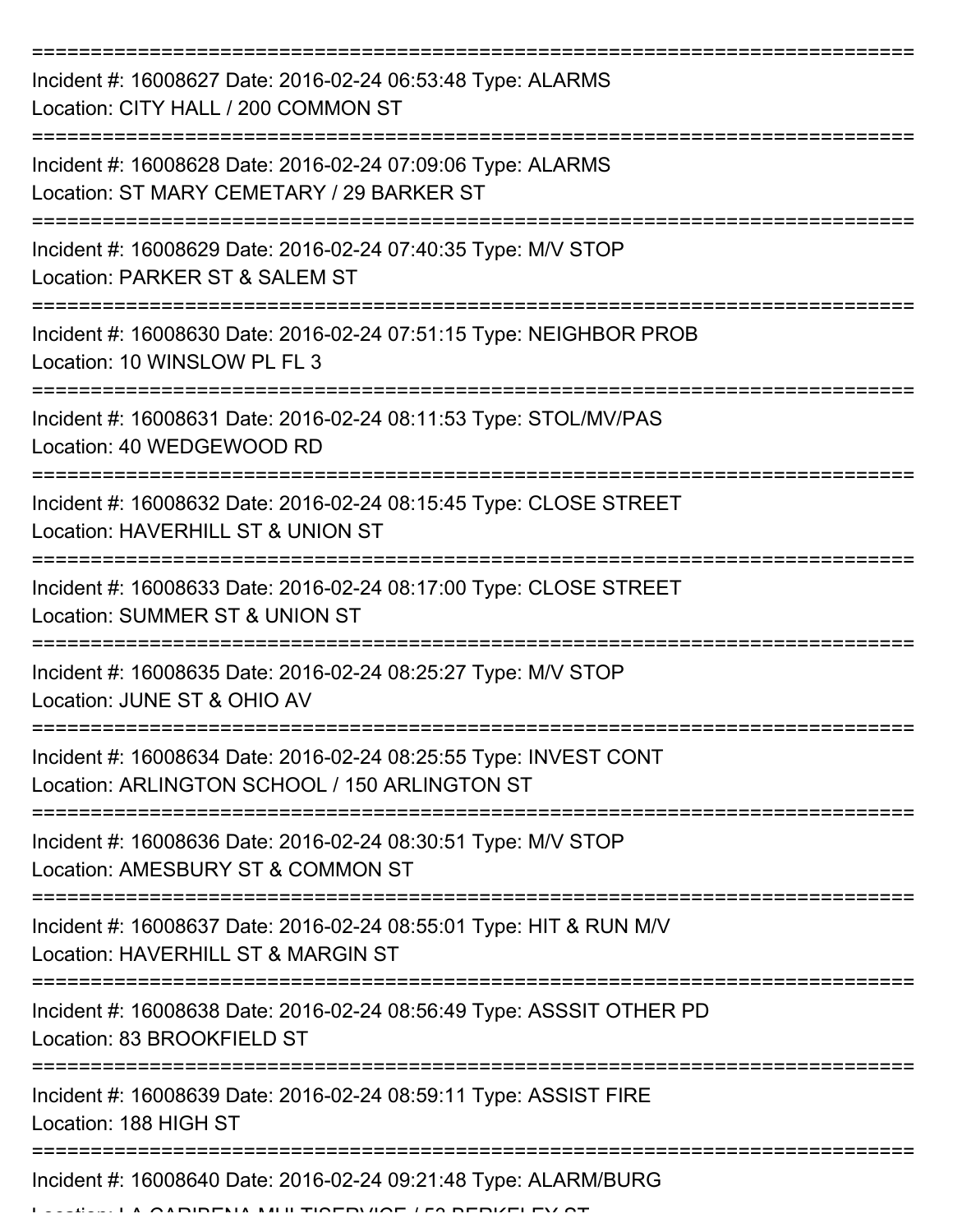| Incident #: 16008641 Date: 2016-02-24 09:22:54 Type: ALARM/BURG<br>Location: 311 BROADWAY                           |
|---------------------------------------------------------------------------------------------------------------------|
| Incident #: 16008642 Date: 2016-02-24 09:34:08 Type: INVESTIGATION<br>Location: ARLINGTON SCHOOL / 150 ARLINGTON ST |
| Incident #: 16008643 Date: 2016-02-24 09:36:08 Type: TRESPASSING<br>Location: 150 PARK ST                           |
| Incident #: 16008644 Date: 2016-02-24 09:37:32 Type: INVESTIGATION<br>Location: GUILMETTE SCHOOL / 80 BODWELL ST    |
| Incident #: 16008645 Date: 2016-02-24 09:44:29 Type: M/V STOP<br>Location: BROADWAY & METHUEN ST                    |
| Incident #: 16008646 Date: 2016-02-24 09:59:55 Type: M/V STOP<br>Location: BENNINGTON ST & MYRTLE ST                |
| Incident #: 16008647 Date: 2016-02-24 10:03:11 Type: M/V STOP<br>Location: 67 BROMFIELD ST                          |
| Incident #: 16008648 Date: 2016-02-24 10:08:07 Type: SUS PERS/MV<br>Location: ANDOVER ST & SHAWSHEEN RD             |
| Incident #: 16008649 Date: 2016-02-24 10:09:57 Type: M/V STOP<br>Location: BROADWAY & HAVERHILL ST                  |
| Incident #: 16008650 Date: 2016-02-24 10:12:35 Type: INVEST CONT<br>Location: 30 DRACUT ST                          |
| Incident #: 16008651 Date: 2016-02-24 10:18:43 Type: INVESTIGATION<br>Location: 314 WATER ST                        |
| Incident #: 16008652 Date: 2016-02-24 10:20:44 Type: M/V STOP<br>Location: 54 PARKER ST                             |
| Incident #: 16008653 Date: 2016-02-24 10:22:01 Type: TOW/REPOSSED<br>Location: 255 E HAVERHILL ST                   |
| Incident #: 16008654 Date: 2016-02-24 10:26:07 Type: INVESTIGATION                                                  |

Location: 16 DDACUT CT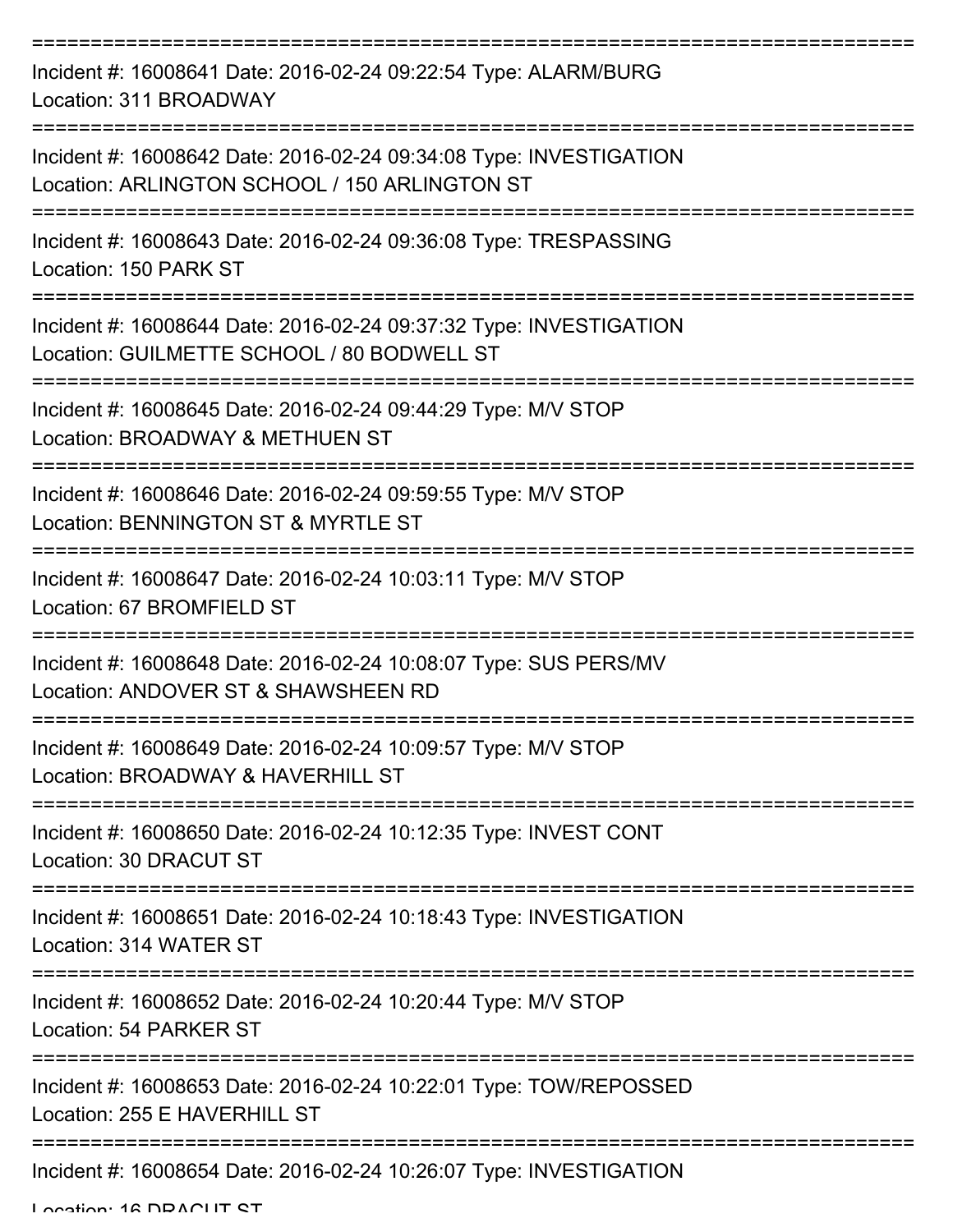| Incident #: 16008655 Date: 2016-02-24 10:27:11 Type: INVESTIGATION<br>Location: 114 ABBOTT ST                         |
|-----------------------------------------------------------------------------------------------------------------------|
| Incident #: 16008656 Date: 2016-02-24 10:29:09 Type: M/V STOP<br>Location: PHILLIPS ST & SALEM ST                     |
| Incident #: 16008657 Date: 2016-02-24 10:29:58 Type: INVESTIGATION<br>Location: 208 BAILEY ST                         |
| Incident #: 16008658 Date: 2016-02-24 10:37:33 Type: SUS PERS/MV<br>Location: 10 SCHOOL ST<br>-----------------       |
| Incident #: 16008659 Date: 2016-02-24 10:43:32 Type: M/V STOP<br>Location: BLANCHARD ST & SALEM ST                    |
| Incident #: 16008660 Date: 2016-02-24 10:50:02 Type: ASSSIT OTHER PD<br>Location: 83 BROOKFIELD ST<br>=============== |
| Incident #: 16008661 Date: 2016-02-24 10:57:34 Type: MV/BLOCKING<br><b>Location: 84 ARLINGTON ST</b>                  |
| Incident #: 16008662 Date: 2016-02-24 11:01:37 Type: UNWANTEDGUEST<br>Location: BURGER KING / 187 BROADWAY            |
| Incident #: 16008663 Date: 2016-02-24 11:02:00 Type: INVEST CONT<br>Location: 92 SALEM ST                             |
| Incident #: 16008664 Date: 2016-02-24 11:05:54 Type: INVEST CONT<br>Location: 288 S UNION ST                          |
| Incident #: 16008665 Date: 2016-02-24 11:11:19 Type: 209A/SERVE<br>Location: 805 ESSEX ST                             |
| Incident #: 16008666 Date: 2016-02-24 11:12:22 Type: MEDIC SUPPORT<br>Location: RT 114                                |
| Incident #: 16008667 Date: 2016-02-24 11:16:00 Type: DRUG OVERDOSE<br>Location: 70 BERKELEY ST FL 2R                  |
| Incident #: 16008668 Date: 2016-02-24 11:21:59 Type: COURT DOC SERVE<br>Location: 109 WACHUSETTS AV                   |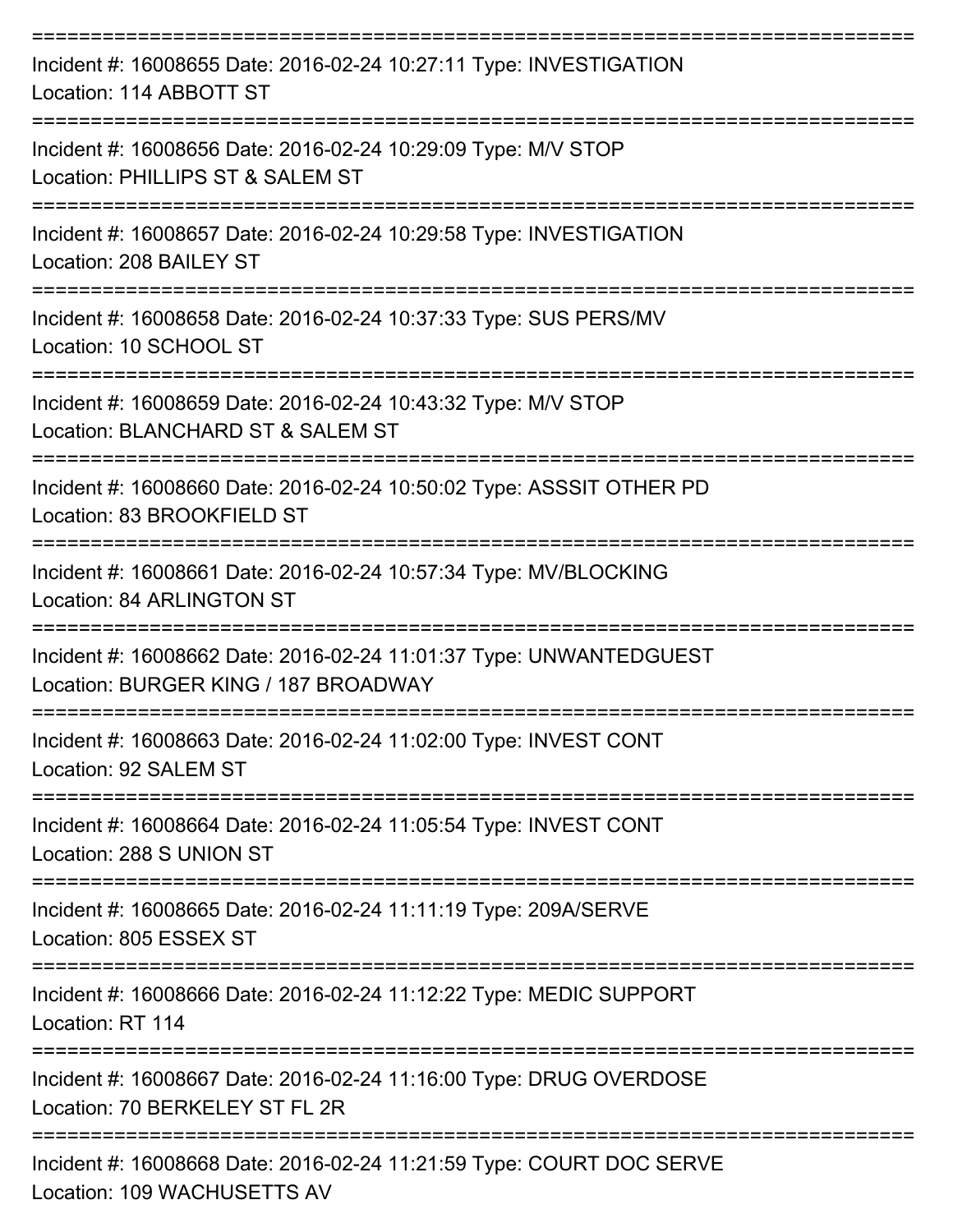| Incident #: 16008669 Date: 2016-02-24 11:23:26 Type: MAL DAMAGE<br>Location: 142 E HAVERHILL ST          |
|----------------------------------------------------------------------------------------------------------|
| Incident #: 16008670 Date: 2016-02-24 11:25:36 Type: MISSING PERS<br>Location: 204 LAWRENCE ST           |
| Incident #: 16008671 Date: 2016-02-24 11:30:39 Type: ANIMAL COMPL<br>Location: 188 HIGH ST               |
| Incident #: 16008672 Date: 2016-02-24 11:35:06 Type: INVESTIGATION<br><b>Location: ATKINSON ST</b>       |
| Incident #: 16008673 Date: 2016-02-24 11:39:28 Type: MEDIC SUPPORT<br>Location: MCDONALDS / 50 BROADWAY  |
| Incident #: 16008674 Date: 2016-02-24 11:41:32 Type: ASSSIT AMBULANC<br>Location: 40 LAWRENCE ST #APT305 |
| Incident #: 16008675 Date: 2016-02-24 11:49:31 Type: INVEST CONT<br>Location: 483 S BROADWAY             |
| Incident #: 16008676 Date: 2016-02-24 11:50:06 Type: INVESTIGATION<br>Location: 103 SARATOGA ST #1       |
| Incident #: 16008677 Date: 2016-02-24 11:50:32 Type: COURT DOC SERVE<br>Location: 14 HEY ST              |
| Incident #: 16008678 Date: 2016-02-24 11:58:18 Type: 209A/SERVE<br>Location: 114 E HAVERHILL ST          |
| Incident #: 16008679 Date: 2016-02-24 12:01:03 Type: COURT DOC SERVE<br>Location: 117 MYRTLE ST          |
| Incident #: 16008680 Date: 2016-02-24 12:06:18 Type: COURT DOC SERVE<br>Location: 304 AMES ST            |
| Incident #: 16008681 Date: 2016-02-24 12:13:31 Type: INVESTIGATION<br>Location: 248 BROADWAY             |
| Incident #: 16008682 Date: 2016-02-24 12:17:10 Type: M/V STOP<br>Location: BELKNAP ST & EVERETT ST       |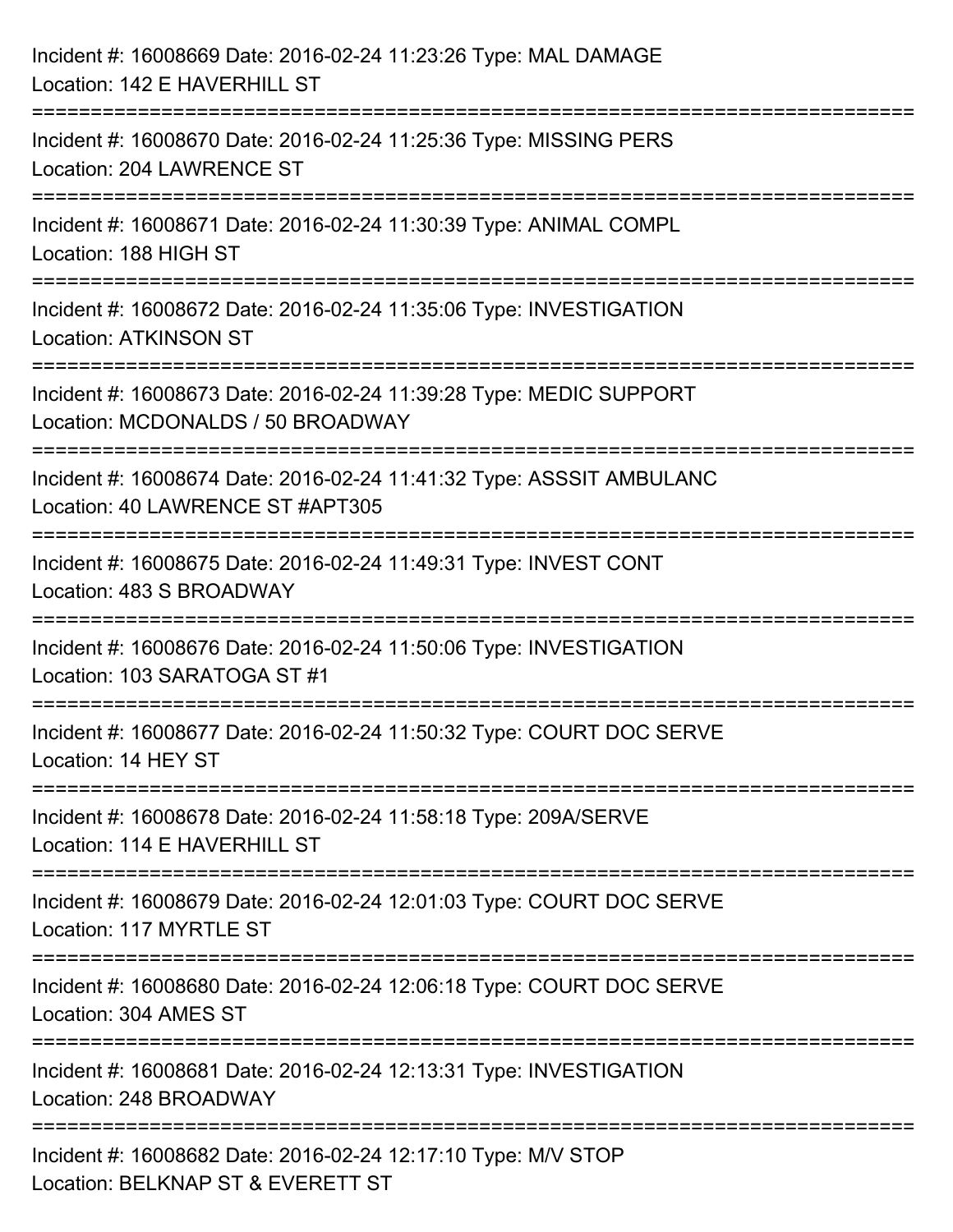| Incident #: 16008683 Date: 2016-02-24 12:17:48 Type: ALARM/BURG<br>Location: ORTIZ RESD. / 31 WHITMAN ST                                    |
|---------------------------------------------------------------------------------------------------------------------------------------------|
| Incident #: 16008684 Date: 2016-02-24 12:22:21 Type: STOL/MV/PAS<br>Location: 341 JACKSON ST                                                |
| Incident #: 16008685 Date: 2016-02-24 12:24:26 Type: M/V STOP<br>Location: BELKNAP ST & EVERETT ST<br>===================                   |
| Incident #: 16008686 Date: 2016-02-24 12:28:37 Type: TRESPASSING<br><b>Location: ANDOVER ST</b>                                             |
| Incident #: 16008687 Date: 2016-02-24 12:43:24 Type: M/V STOP<br>Location: BELKNAP ST & EVERETT ST<br>===========                           |
| Incident #: 16008688 Date: 2016-02-24 12:59:14 Type: CK WELL BEING<br>Location: BEACONSFIELD ST & BERESFORD ST<br>:======================== |
| Incident #: 16008689 Date: 2016-02-24 13:01:22 Type: M/V STOP<br>Location: BELKNAP ST & EVERETT ST                                          |
| Incident #: 16008690 Date: 2016-02-24 13:01:59 Type: DRUG VIO<br>Location: 9 FERRY ST                                                       |
| Incident #: 16008691 Date: 2016-02-24 13:07:05 Type: MEDIC SUPPORT<br>Location: BURGER KING / 187 BROADWAY                                  |
| Incident #: 16008692 Date: 2016-02-24 13:10:32 Type: NOISE ORD<br>Location: 267 AMES ST                                                     |
| Incident #: 16008693 Date: 2016-02-24 13:13:10 Type: HIT & RUN M/V<br>Location: SANTO DOMINGO MOTORS / 415 HAVERHILL ST                     |
| Incident #: 16008694 Date: 2016-02-24 13:42:31 Type: ALARM/BURG<br>Location: AQUA LOUNGE / 151 ESSEX ST                                     |
| Incident #: 16008695 Date: 2016-02-24 13:46:49 Type: DRUG VIO<br>Location: 33 FITZ ST                                                       |
| Incident #: 16008696 Date: 2016-02-24 13:49:02 Type: AUTO ACC/PED<br>Location: LAWRENCE ST & MAPLE ST                                       |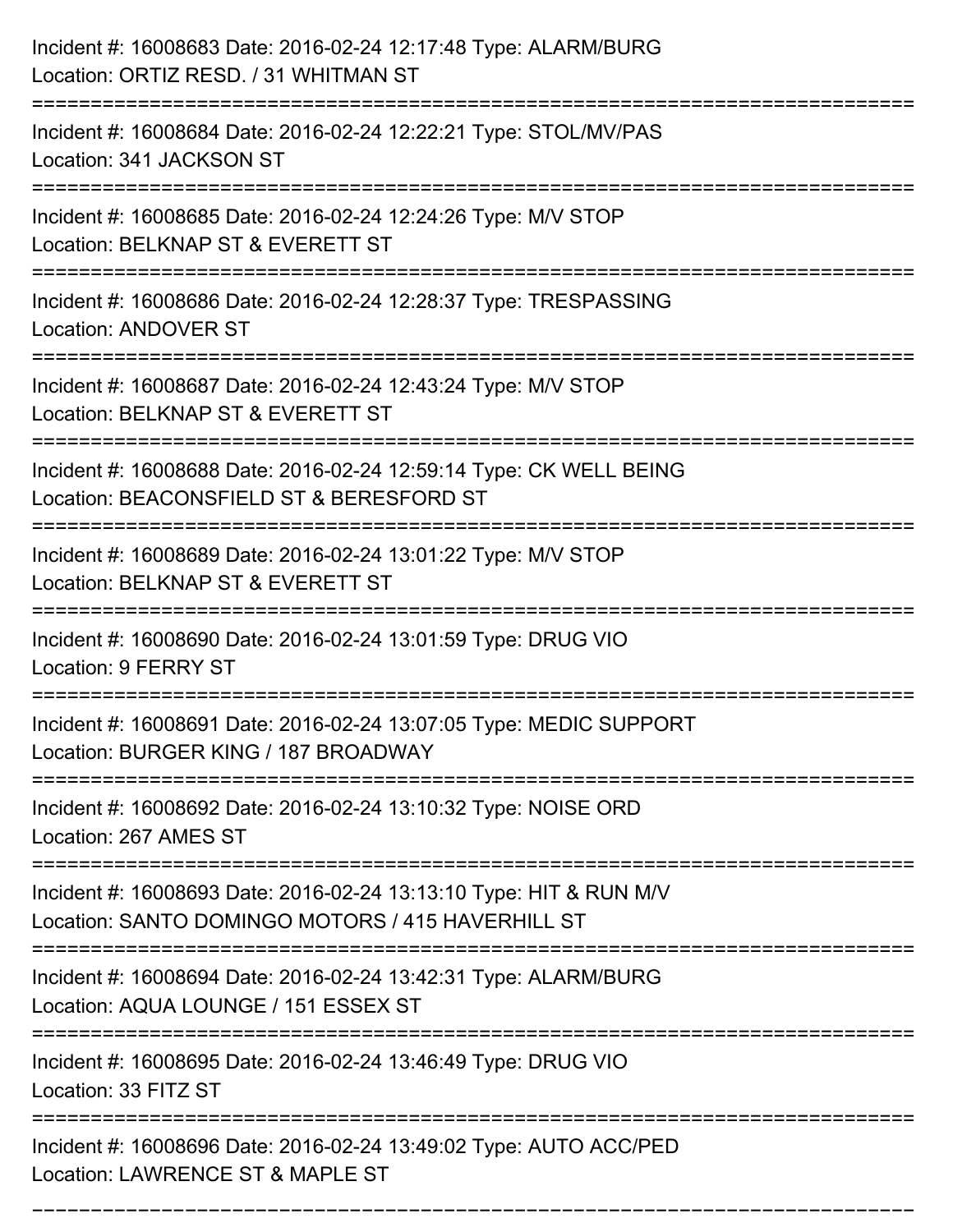| Incident #: 16008697 Date: 2016-02-24 13:53:16 Type: M/V STOP<br>Location: FALLS BRIDGE / null<br>========================                                |
|-----------------------------------------------------------------------------------------------------------------------------------------------------------|
| Incident #: 16008699 Date: 2016-02-24 13:55:13 Type: LIC PLATE STO<br>Location: 162 BERNARD AV                                                            |
| Incident #: 16008698 Date: 2016-02-24 13:56:40 Type: INVESTIGATION<br>Location: 309 SALEM ST                                                              |
| Incident #: 16008700 Date: 2016-02-24 14:02:37 Type: DOMESTIC/PROG<br>Location: LAWRENCE HIGH SCHOOL / 233 HAVERHILL ST<br>------------------------------ |
| Incident #: 16008701 Date: 2016-02-24 14:05:50 Type: SUS PERS/MV<br>Location: HAVERHILL ST & (METHUEN LINE)                                               |
| Incident #: 16008702 Date: 2016-02-24 14:08:08 Type: CK WELL BEING<br>Location: 248 BROADWAY #407<br>:===================================                 |
| Incident #: 16008703 Date: 2016-02-24 14:10:01 Type: M/V STOP<br>Location: COMMON ST & LAWRENCE ST                                                        |
| Incident #: 16008704 Date: 2016-02-24 14:31:50 Type: INVESTIGATION<br>Location: 90 LOWELL ST                                                              |
| Incident #: 16008705 Date: 2016-02-24 14:32:51 Type: TENANT PROB<br>Location: 188 GARDEN ST #6                                                            |
| Incident #: 16008706 Date: 2016-02-24 14:33:55 Type: GENERAL SERV<br>Location: 200 COMMON ST                                                              |
| Incident #: 16008707 Date: 2016-02-24 14:35:56 Type: DRUG VIO<br>Location: ALDER ST & WALNUT ST                                                           |
| :===========================<br>Incident #: 16008708 Date: 2016-02-24 14:40:42 Type: TOW OF M/V<br>Location: 93 SHAWSHEEN RD                              |
| Incident #: 16008709 Date: 2016-02-24 14:41:21 Type: TRESPASSING<br>Location: WALGREENS / 131 BROADWAY                                                    |
| Incident #: 16008710 Date: 2016-02-24 14:44:22 Type: SUS PERS/MV<br>Location: FRANKLIN ST & HAVERHILL ST                                                  |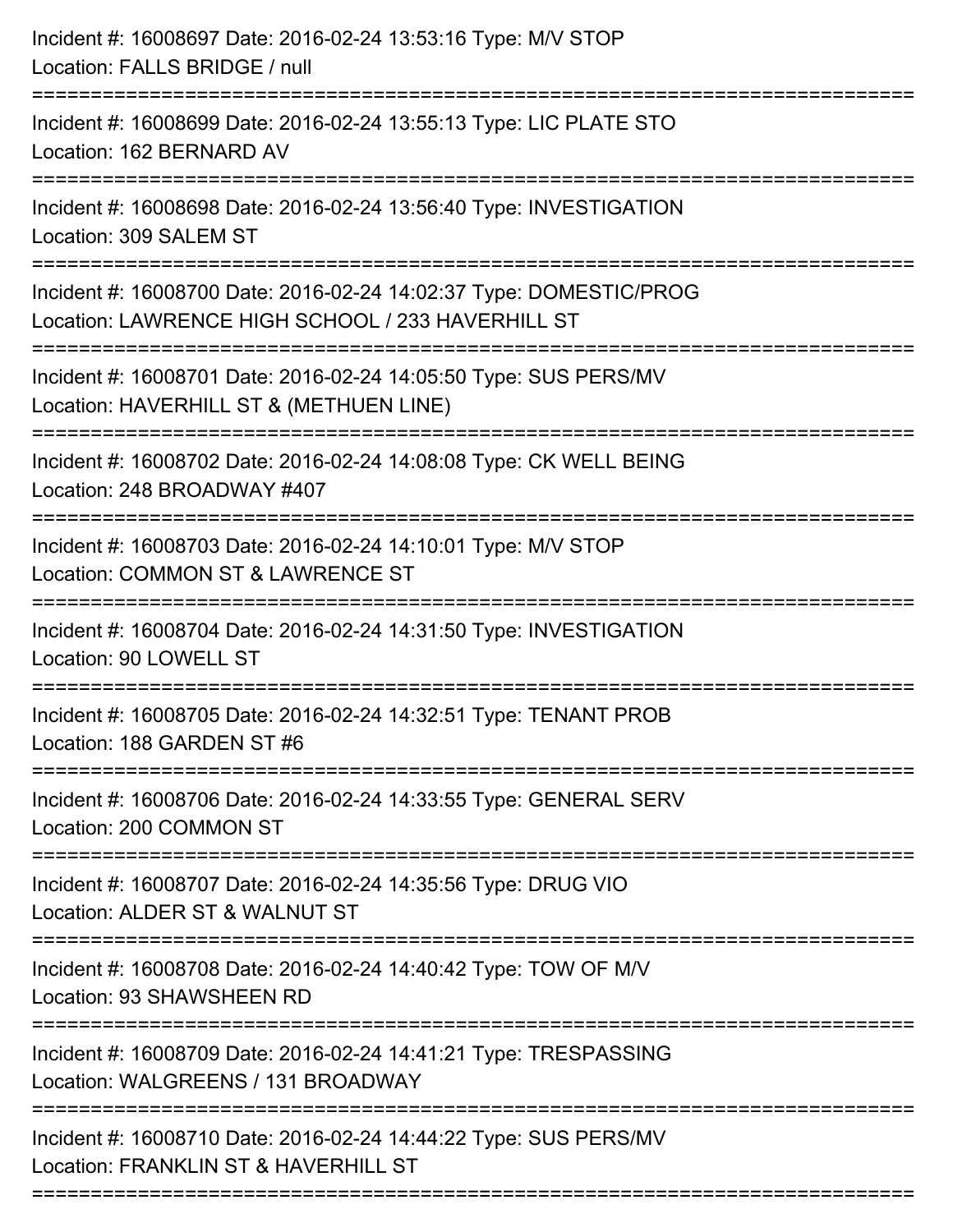Location: 50 OAK ST FL 2

| Incident #: 16008711 Date: 2016-02-24 15:15:45 Type: ANIMAL COMPL<br>Location: 173 WEST ST                             |
|------------------------------------------------------------------------------------------------------------------------|
| Incident #: 16008713 Date: 2016-02-24 15:16:14 Type: TOW OF M/V<br>Location: 150 PARK ST                               |
| Incident #: 16008714 Date: 2016-02-24 15:31:04 Type: TENANT PROB<br>Location: 383 HAVERHILL ST #34                     |
| Incident #: 16008715 Date: 2016-02-24 15:47:49 Type: M/V STOP<br>Location: 599 CANAL ST                                |
| Incident #: 16008716 Date: 2016-02-24 15:53:05 Type: ASSSIT AMBULANC<br>Location: FARNHAM ST & S UNION ST              |
| Incident #: 16008717 Date: 2016-02-24 16:02:11 Type: SUS PERS/MV<br>Location: LAWRENCE MEAT COMPANY / 264 LOWELL ST    |
| Incident #: 16008718 Date: 2016-02-24 16:08:18 Type: INVEST CONT<br>Location: 1 GENERAL ST                             |
| Incident #: 16008719 Date: 2016-02-24 16:15:54 Type: AUTO ACC/NO PI<br>Location: CEDAR ST & FRANKLIN ST                |
| =================<br>Incident #: 16008720 Date: 2016-02-24 16:17:28 Type: HIT & RUN M/V<br>Location: 96 E HAVERHILL ST |
| Incident #: 16008721 Date: 2016-02-24 16:21:03 Type: M/V STOP<br>Location: N PARISH RD & OSGOOD ST                     |
| Incident #: 16008722 Date: 2016-02-24 16:42:00 Type: MEDIC SUPPORT<br>Location: 11 WALNUT ST FL 3                      |
| Incident #: 16008723 Date: 2016-02-24 17:13:07 Type: M/V STOP<br>Location: BROADWAY & CROSS ST                         |
| Incident #: 16008724 Date: 2016-02-24 17:17:18 Type: SUS PERS/MV<br>Location: 19 WILLOW ST                             |
|                                                                                                                        |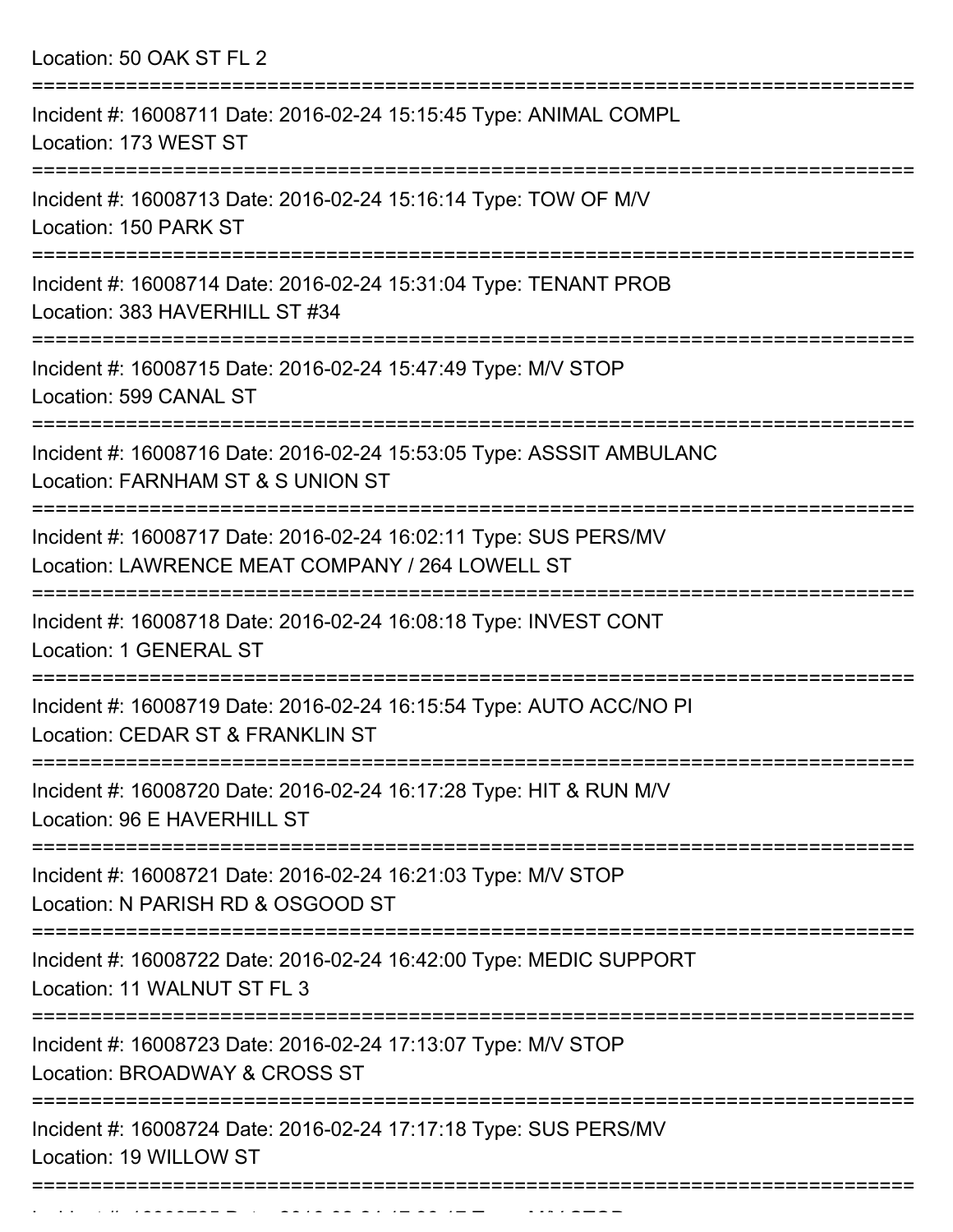Location: BROADWAY & COMMON ST

| Incident #: 16008726 Date: 2016-02-24 17:40:06 Type: DOMESTIC/PROG<br>Location: 204 S UNION ST #REAR FL 3R                     |
|--------------------------------------------------------------------------------------------------------------------------------|
| Incident #: 16008727 Date: 2016-02-24 17:40:19 Type: NOTIFICATION<br>Location: 109 GARDEN ST #1B                               |
| Incident #: 16008728 Date: 2016-02-24 17:43:28 Type: ALARM/BURG<br>Location: ABBOTT TREAT HARDWARE / 20 WINTER ST              |
| Incident #: 16008729 Date: 2016-02-24 18:00:39 Type: M/V STOP<br>Location: COMMON ST & UNION ST                                |
| Incident #: 16008730 Date: 2016-02-24 18:02:09 Type: LIC PLATE STO<br>Location: 159 BERNARD AV                                 |
| Incident #: 16008731 Date: 2016-02-24 18:02:45 Type: M/V STOP<br>Location: 257 ESSEX ST                                        |
| Incident #: 16008734 Date: 2016-02-24 18:03:29 Type: M/V STOP<br><b>Location: 85 MANCHESTER ST</b>                             |
| Incident #: 16008732 Date: 2016-02-24 18:04:28 Type: ALARM/BURG<br>Location: BUILDING#2 DDS/DMD/DC UNIT#339 / 354 MERRIMACK ST |
| Incident #: 16008733 Date: 2016-02-24 18:07:14 Type: AUTO ACC/PED<br>Location: ANDOVER ST & S BROADWAY                         |
| Incident #: 16008735 Date: 2016-02-24 18:12:12 Type: M/V STOP<br>Location: CANAL ST & HAMPSHIRE ST                             |
| Incident #: 16008736 Date: 2016-02-24 18:15:31 Type: DISTURBANCE<br>Location: 17 DURANT ST                                     |
| Incident #: 16008737 Date: 2016-02-24 18:33:39 Type: DOMESTIC/PROG<br>Location: HOLIDAY INN EXPRESS / 224 WINTHROP AV          |
| Incident #: 16008738 Date: 2016-02-24 18:42:53 Type: RECOV/STOL/MV<br>Location: 7 KENT ST                                      |
|                                                                                                                                |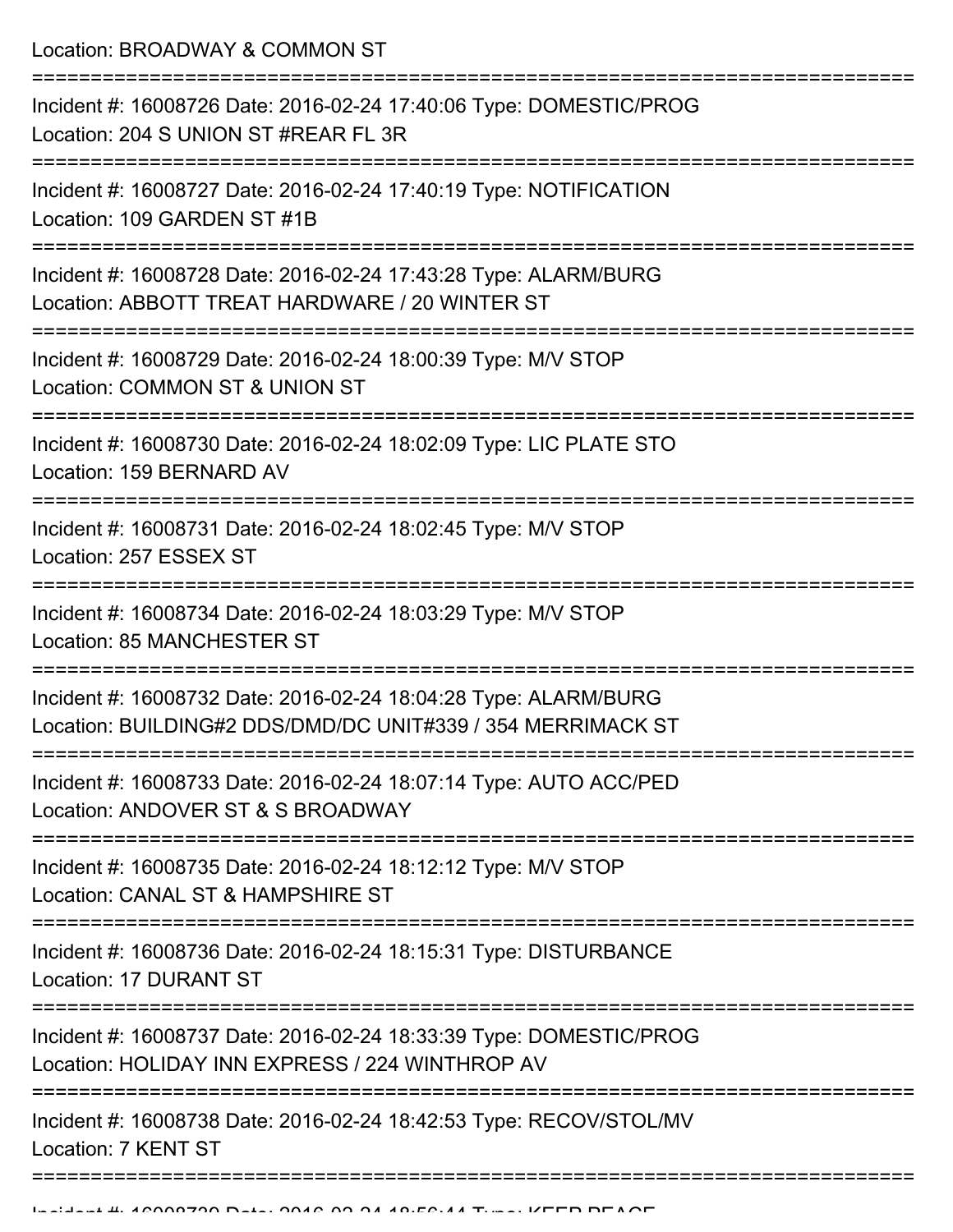| Location: 248 BROADWAY #402 FL 4                                                                                              |
|-------------------------------------------------------------------------------------------------------------------------------|
| Incident #: 16008740 Date: 2016-02-24 18:59:28 Type: NOISE ORD<br>Location: 21 DOYLE ST FL 2                                  |
| Incident #: 16008741 Date: 2016-02-24 19:08:23 Type: INVEST CONT<br>Location: 73 BAILEY ST                                    |
| Incident #: 16008742 Date: 2016-02-24 19:19:43 Type: COURT DOC SERVE<br>Location: 142 E HAVERHILL ST                          |
| Incident #: 16008743 Date: 2016-02-24 19:22:00 Type: ALARM/HOLD<br>Location: RESD; BRIAN ROBERTS 978-423-8453 / 22 MARIQUE DR |
| Incident #: 16008744 Date: 2016-02-24 20:19:28 Type: ALARM/BURG<br>Location: 8 SALEM ST #A                                    |
| Incident #: 16008745 Date: 2016-02-24 20:53:01 Type: ALARM/BURG<br><b>Location: CANAL ST</b>                                  |
| Incident #: 16008746 Date: 2016-02-24 21:32:37 Type: M/V STOP<br><b>Location: MERRIMACK ST</b>                                |
| Incident #: 16008747 Date: 2016-02-24 21:36:43 Type: NOISE ORD<br>Location: 5 KENDRICK ST FL 2                                |
| Incident #: 16008748 Date: 2016-02-24 22:10:23 Type: M/V STOP<br>Location: E HAVERHILL ST & HIGH ST                           |
| Incident #: 16008749 Date: 2016-02-24 22:11:52 Type: SUS PERS/MV<br>Location: PARKER ST & SALEM ST                            |
| Incident #: 16008750 Date: 2016-02-24 22:14:05 Type: ALARM/BURG<br>Location: PROFESSIONAL NAILS / 637 BROADWAY                |
| Incident #: 16008751 Date: 2016-02-24 22:15:28 Type: NOISE ORD<br>Location: 5 KENDRICK ST FL 2                                |
| Incident #: 16008752 Date: 2016-02-24 22:29:13 Type: M/V STOP<br>Location: 360 BROADWAY                                       |
|                                                                                                                               |

Incident #: 16008753 Date: 2016-02-24 22:42:16 Type: WARRANT SERVE